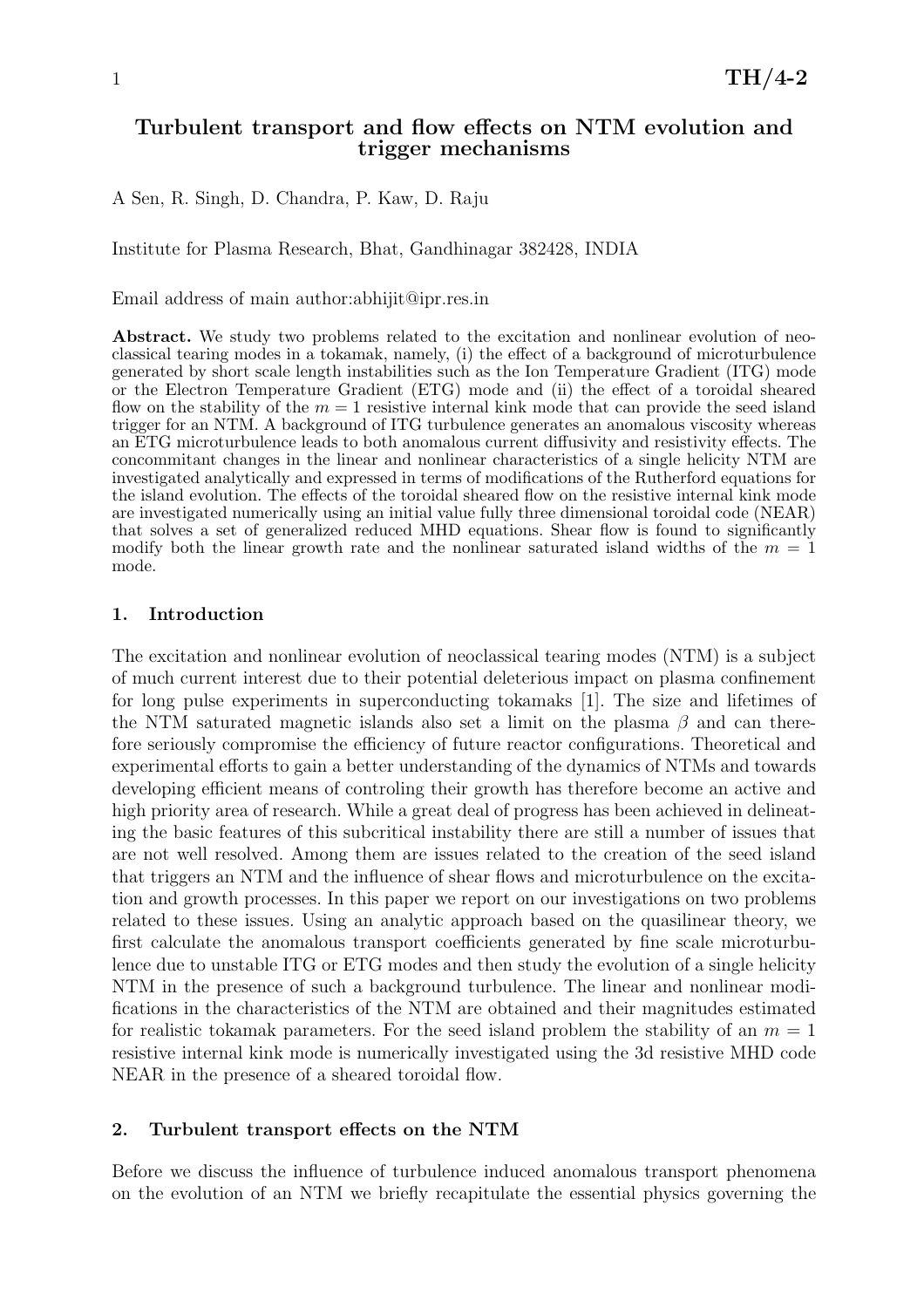dynamics of this sub-critical instability. A neoclassical tearing mode instability arises due to the loss of the bootstrap current across a seed magnetic island located at a mode rational surface. The bootstrap current loss caused by a flattening of the pressure profile inside the island gives rise to a negative current perturbation that causes the island to grow further and thereby leads to an instability. The basic features of the instability can be obtained theoretically by including a bootstrap current source in the Ohm's law and thereafter carrying out the standard Rutherford analysis for a tearing mode [2]. This consists of evaluating the parallel current contribution  $J_{\parallel}$  and then using it in the matching conditions,

$$
\int_{-\pi}^{\pi} d\xi \cos \xi \int_{-\infty}^{\infty} dx J_{\parallel} = \frac{c}{4\pi} \Delta_c' \pi \tilde{\psi}
$$
 (1)

$$
\int_{-\pi}^{\pi} d\xi \sin \xi \int_{-\infty}^{\infty} dx J_{\parallel} = \frac{c}{4\pi} \Delta_s' \pi \tilde{\psi}
$$
 (2)

to obtain the island evolution equation. Here  $\psi$  is the total poloidal flux function given by,

$$
\psi = -x^2 \frac{B_0}{2L_s} + \tilde{\psi}(t) \cos \xi \tag{3}
$$

where  $B_0$  is the average equilibrium toroidal magnetic field,  $x = r - r_s$  is the distance from the rational surface,  $L_s = qR/s$  is the shear length,  $s = r_s q'/q$  and q is the safety factor. Further  $\xi = m\hat{\theta} - \int \omega(t')dt'$ ,  $\hat{\theta} = \theta - \zeta/q_s$  is the helical coordinate with  $\theta$  denoting the poloidal angle,  $\zeta$  the toroidal angle and  $q_s = m/n$  is the value of q at the mode rational surface  $(m \text{ and } n \text{ are the poloidal and toroidal mode numbers of the helical perturbed flux.$ function  $\psi$ ). For  $m \geq 2$ , when the constant  $\psi$  approximation holds, the magnetic island halfwidth is given by,

$$
W = \left(\frac{4L_s\tilde{\psi}}{B_0}\right)^{1/2} \tag{4}
$$

The modified Ohm's law is given by,

$$
\eta J_{\parallel} = -\nabla_{\parallel} \tilde{\phi} + \frac{1}{c} \frac{\partial \tilde{\psi}}{\partial t} \cos(\xi) - \eta J_b \tag{5}
$$

where

$$
J_b = \frac{\mu_e}{\nu_{ei}} \frac{c}{B_\theta} \frac{dp}{dx}
$$

the perturbed bootstrap current is the driving source of the instability. Here  $\mu_e$  is the viscosity coefficient,  $\nu_{ei}$  is the electron-ion collision frequency,  $B_{\theta}$  is the poloidal magnetic field and  $p$  is the plasma pressure. In the simplest case where inertial effects are neglected the quasineutrality condition  $\nabla \cdot \vec{J} = 0$  can be approximated by  $(\vec{B} \cdot \nabla)J_{\parallel} \approx 0$  which implies that  $J_{\parallel}$  is a flux function, i.e.  $J_{\parallel} = J_{\parallel}(\psi)$ . Following the standard procedure [2, 3] one can then obtain an island evolution equation in the form,

$$
G_1 \frac{\partial W}{\partial t} = D_R \left[ \frac{\Delta_c'}{4} + G_2 \frac{\sqrt{\epsilon} \beta_\theta \frac{L_q}{L_p}}{W} \frac{W^2}{W^2 + W_\chi^2} \right]
$$
(6)

where,  $D_R = \eta c^2/4\pi$ ,  $\beta_\theta = 8\pi p_e/B_\theta^2$ ,  $L_p = -(dlnp/dr)^{-1}$  and  $L_q = (dlnq/dr)^{-1}$ . The coefficients  $G_1, G_2$  are constants and the  $W_\chi$  term appears from consideration of finite perpendicular thermal conductivity inside the island. It defines a threshold island width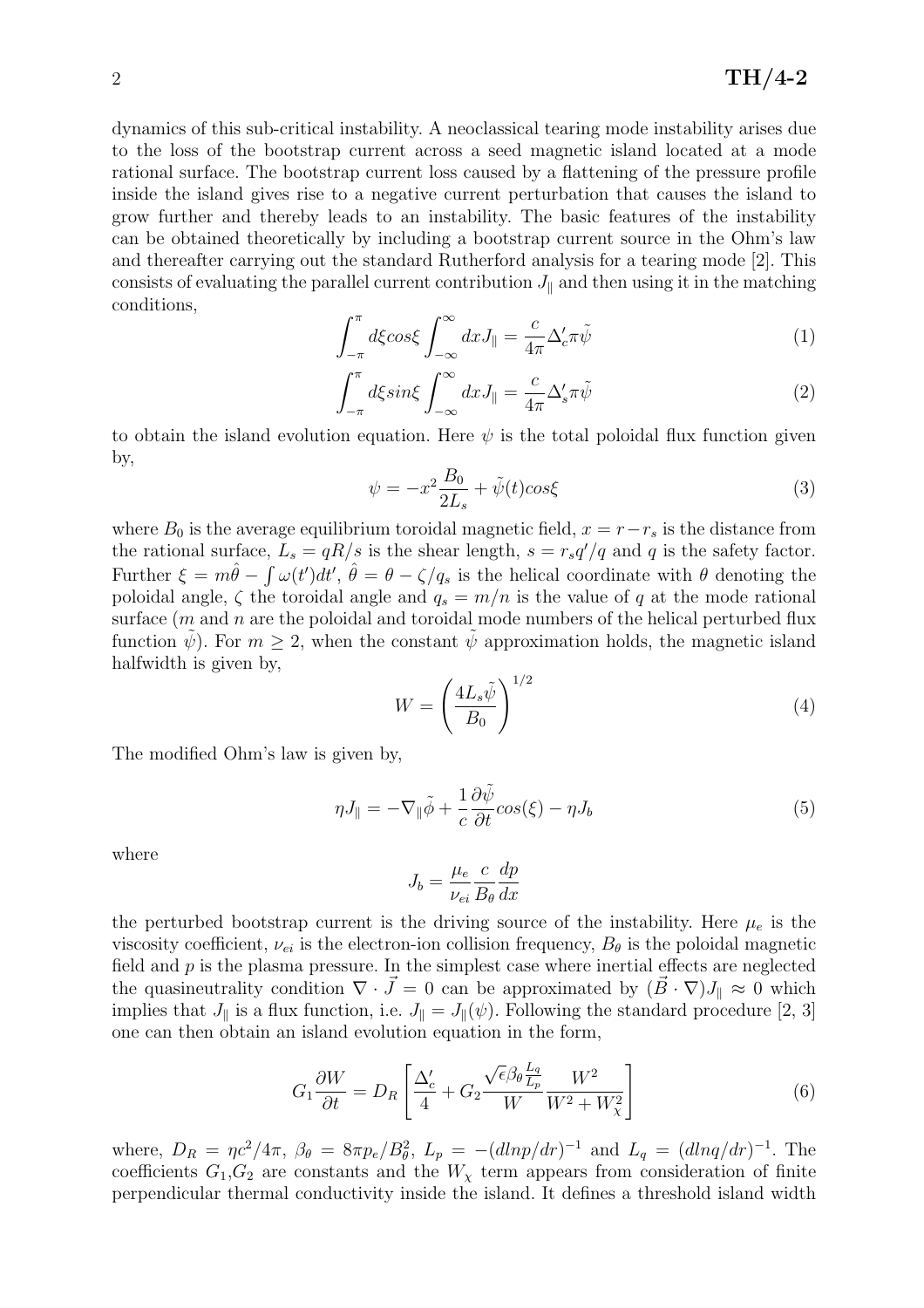for the driving bootstrap term to overcome the stabilizing term  $(\Delta'_{c} < 0)$  and consitutes the "seed island" necessary for the instability to occur. The above minimal form of the modified Rutherford equation for the NTM instability can be improved upon by the inclusion of additional contributions arising from curvature effects, polarization current terms etc which can influence both the excitation threshold as well as the saturation levels of the instability. In the following two subsections we will study the influence of a background microturbulence generated respectively by the ITG and ETG instabilities on the evolution characteristics of a single helicity NTM and express them in terms of modifications of the modified Rutherford equation.

## 2.1. NTM in an ITG turbulence

The wide scale separation in the temporal and spatial characteristics of an NTM mode and those of the ITG and ETG modes permits a multiple scale based analytic study of the mutual inteactions between them. We exploit the fact that there is a sufficiently large non-axisymmetry in the wave spectrum, which separates the long scale perturbation  $(\gamma_q, \vec{\mathbf{q}})$  of the slowly growing NTM from the short scale  $(\omega, \vec{k})$  perturbations of the ion temperature gradient (ITG) or the electron temperature gradient (ETG) driven turbulence. The evolution of the NTM can be obtained from a set of model equations consisting of the vorticity equation, the quasineutrality condition  $(\vec{\nabla} \cdot \vec{J} = 0)$  and the parallel electron momentum equation (Ohm's law). To account for the background ITG turbulence one includes the slow time and long wavelength response of the nonlinear terms in these equations. The model equations can then be written in the form,

$$
\frac{d^{(i)}}{dt}\nabla_{\perp}^{2}\tilde{\phi}_{q} + \nabla_{\parallel}\nabla_{\perp}^{2}\tilde{A}_{\parallel q} = -\left\langle \left[\phi_{k}^{ITG}, \nabla_{\perp}\phi_{k}^{ITG}\right] \right\rangle - \left\langle \vec{\nabla} \cdot \left[\phi_{k}^{ITG}, \vec{\nabla}p_{ik}^{ITG}\right] \right\rangle \tag{7}
$$

$$
\frac{\beta}{2} \frac{\partial}{\partial t} \tilde{A}_{\parallel q} + \nabla_{\parallel} \tilde{\phi}_q - \hat{\eta} \nabla_{\perp}^2 \tilde{A}_{\parallel q} = \hat{\eta} J_b \tag{8}
$$

The right hand side of Eq.(7) consists of the Reynold stress contributions representing the quadratic nonlinear interactions of the background ITG modes [4], with  $\langle \dots \rangle$ representing averaging over the fast time scales and [ , ] denoting a Poisson bracket. The other parameters are normalized as,

$$
\tilde{\phi}_q = \frac{L_n}{\rho_s} \frac{e \delta \phi_q}{T_e}, \quad \tilde{A}_{\parallel q} = \frac{e \tilde{\psi}}{T_e} \frac{2c_s L_n}{c \beta \rho_s}, \quad t = t' c_s / L_n, \quad \nabla_{\perp} \to \rho_s \nabla_{\perp}, \quad \nabla_{\parallel} \to L_n \nabla_{\parallel},
$$
\n
$$
\hat{\eta} = \frac{0.51 \nu_e L_n}{C_e} \sqrt{\frac{m_e}{m_i}}, \quad \frac{d^{(i)}}{dt} = \frac{\partial}{\partial t} + \alpha_i \frac{\partial}{\partial y}, \quad \alpha_i = (1 + \eta_i) \frac{T_i}{T_e}.
$$

We adopt a quasilinear approach for calculating the nonlinear terms on the right hand side of Eq.(7). In the limit  $q_x > q_y$ , Eq.(7) can be rewritten as,

$$
\frac{d^{(i)}}{dt}\nabla^2_{\perp}\tilde{\phi}_q + \nabla_{\parallel}\nabla^2_{\perp}\tilde{A}_{\parallel q} = \nabla^2_x \int d^3k \left[1 + \tau_i(1 + \Lambda_0)\right] k_x k_y |\phi_k^{ITG}|^2 \tag{9}
$$

where,

$$
\Delta_0 = \frac{\Delta_1 \Delta_2 - 2\gamma_k^2/3}{\Delta_2^2 + \gamma_k^2}, \ \ \Delta_1 \simeq (\eta_i - 2/3)k_y, \ \ \Delta_2 \simeq \frac{k_y}{2}(1 - \epsilon_n),
$$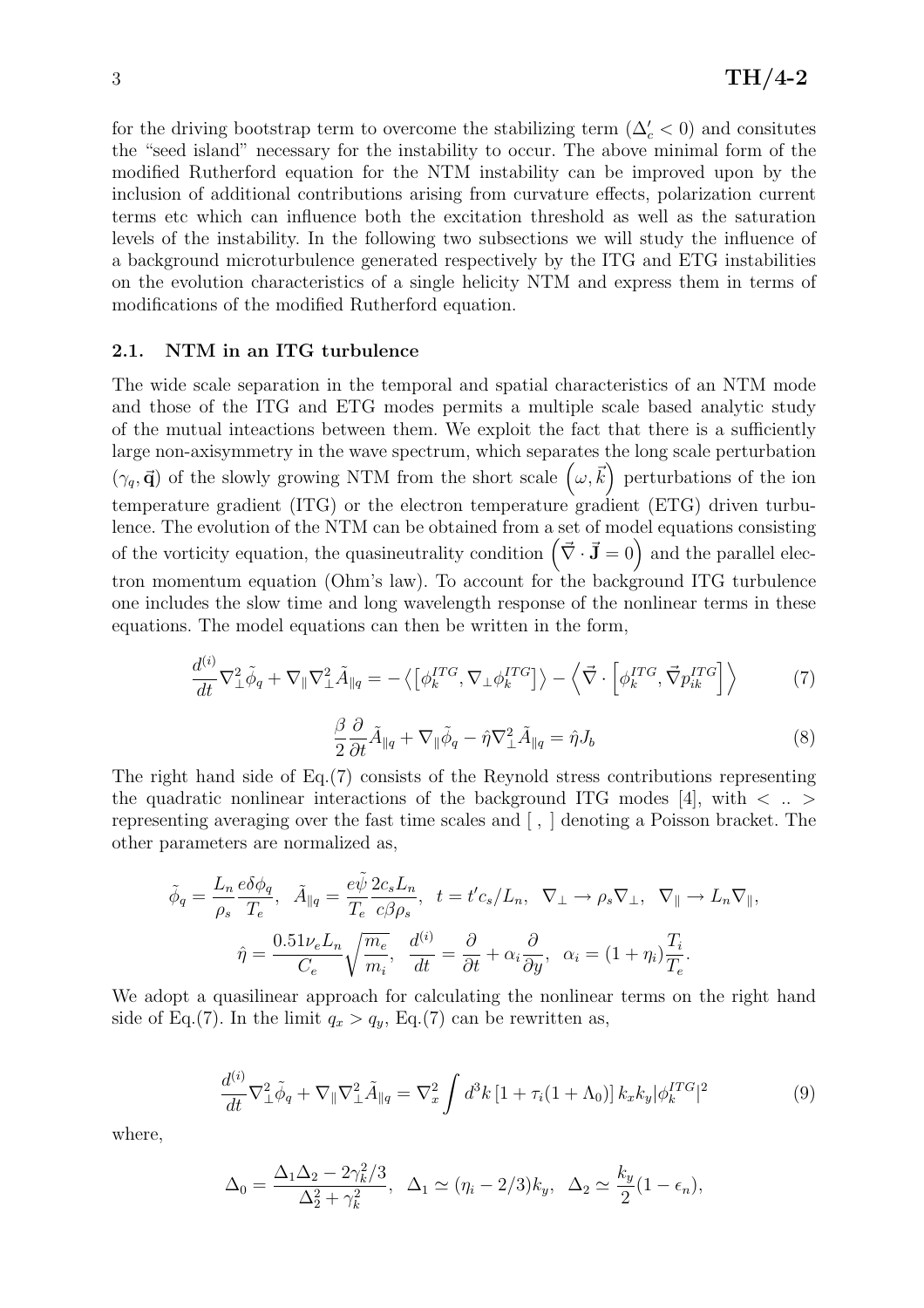$$
\gamma_k^{ITG} \simeq \frac{k_y}{2} \sqrt{\tau_i \epsilon_n} (\eta_i - \eta_{th})^{1/2}, \quad \eta_{th} \simeq \frac{2}{3} - \frac{1}{2\tau_i} + \epsilon_n \left( \frac{1}{4\tau_i} + \frac{10\tau_i}{9} \right) + \frac{1}{4\tau_i \epsilon_n},
$$

$$
\eta_i = L_n / L_T, \quad \omega_r \simeq a - bk_\perp^2,
$$

$$
a = \frac{k_y}{2} \left[ 1 - \left( 1 + \frac{10\tau_i}{3} \right) \epsilon_n \right], \quad b = \frac{k_y}{2} \left[ 1 + \tau_i (1 + \eta_i) - \epsilon_n \left( 1 + \frac{5}{3} \tau_i \right) \right]
$$

In the absence of any source, sinks and slow variation terms the total energy is conserved. Thus we can write an adiabatic invariant,  $N_k = E_k/\omega_k$  where  $E_k$  is the energy of the  $k_{th}$ -mode and  $\omega_k$  is the frequency. The response of the tearing mode perturbations on the ITG turbulence can be calculated from a wave kinetic equation [5],

$$
\frac{\partial N_k}{\partial t} + \frac{\partial \omega}{\partial \vec{k}} \frac{\partial N_k}{\partial X} - \frac{\partial}{\partial \vec{X}} (\omega + k \cdot \tilde{V}_E) \frac{\partial N_k}{\partial \vec{k}} = \gamma N_k - \Delta \omega N_k^2 \tag{10}
$$

Here  $k \cdot \tilde{V}_E$  is the effective doppler shift from the slowly varying perturbation. The nonlinear term in Eq.(7) is a function of  $N_k$  via  $\delta |\phi|^2 = (\delta |\phi_k|^2 / \delta N_k) \delta N_k = \Delta_*^{ITG} \delta N_k$ . From (10) the response of the slowly varying field is ,

$$
\delta N_k = \frac{k_y}{(\gamma_k^{ITG} - i\Omega_q + iq_xV_{gx})} \frac{\partial^2 \tilde{\phi}_q}{\partial X^2} \frac{\partial N_0}{\partial k_X}
$$
(11)

Substituting Eq.  $(11)$  into Eq.  $(9)$  we get,

$$
\frac{d^{(i)}}{dt}\nabla^2_{\perp}\tilde{\phi}_q + \nabla_{\parallel}\nabla^2_{\perp}\tilde{A}_{\parallel q} = \mu_i^{an}\frac{\partial^4\tilde{\phi}_q}{\partial x^4}
$$
(12)

where,

$$
\mu_i^{an} = \int d^3k \left[1 + \tau_i + \tau_i \Gamma_0 \right] \frac{k_y^2 k_x \gamma_k^{ITG}}{(\gamma_k^2 + q_x^2 V_{gx}^2) \Delta_*^{ITG}} \left(-\frac{\partial N_0}{\partial k_x}\right)
$$

and we have retained only the leading contribution on the right hand side. Thus the presence of a background ITG turbulence gives rise to an anomalous viscosity coefficient  $\mu_i^{an}$ . To assess the impact of this term on the nonlinear evolution of the NTM we need to solve (12) for  $J_{\parallel} (= \nabla^2_{\perp} \tilde{A}_{\parallel q})$  and use it in the matching conditions (1) and (2). Carrying out this procedure we find that the term does not contribute to the island growth equation (i.e. to matching condition (1)) due to symmetry considerations but makes a finite contribution to the matching condition (2) which gives an island rotation equation of the form,

$$
\frac{\partial}{\partial t} \left[ W(\omega - \omega_E) \right] = -G_3 \frac{\mu_i^{an}}{W} (\omega - \omega_E) - G_4 \left( \frac{nsV_A}{R^2 q} \right)^2 W^4 \Delta'_s \tag{13}
$$

where  $\omega$  is here the island rotation frequency and  $\omega_E$  is the poloidal rotation frequency due to the perturbed radial electric field. We estimate the magnitude of anomalous viscosity by taking an average saturated amplitude of the background ITG turbulence from mixing length arguments to be  $\frac{e\phi^{ITG}}{T_e}$  $_{Ln}$  $\frac{L_n}{\rho_s} \simeq 1$ ,. This yields  $\mu_i^{an} \simeq (1 + \tau_i + \tau_i \Gamma_0) \frac{k_y \rho_s}{\sqrt{\tau_i \epsilon_n (\eta_i)}}$  $\frac{\kappa_y \rho_s}{\tau_i \epsilon_n (\eta_i - \eta_t h)}$ . This additional viscous drag due to the background turbulence can enhance the island braking process and contribute to a mode locking process.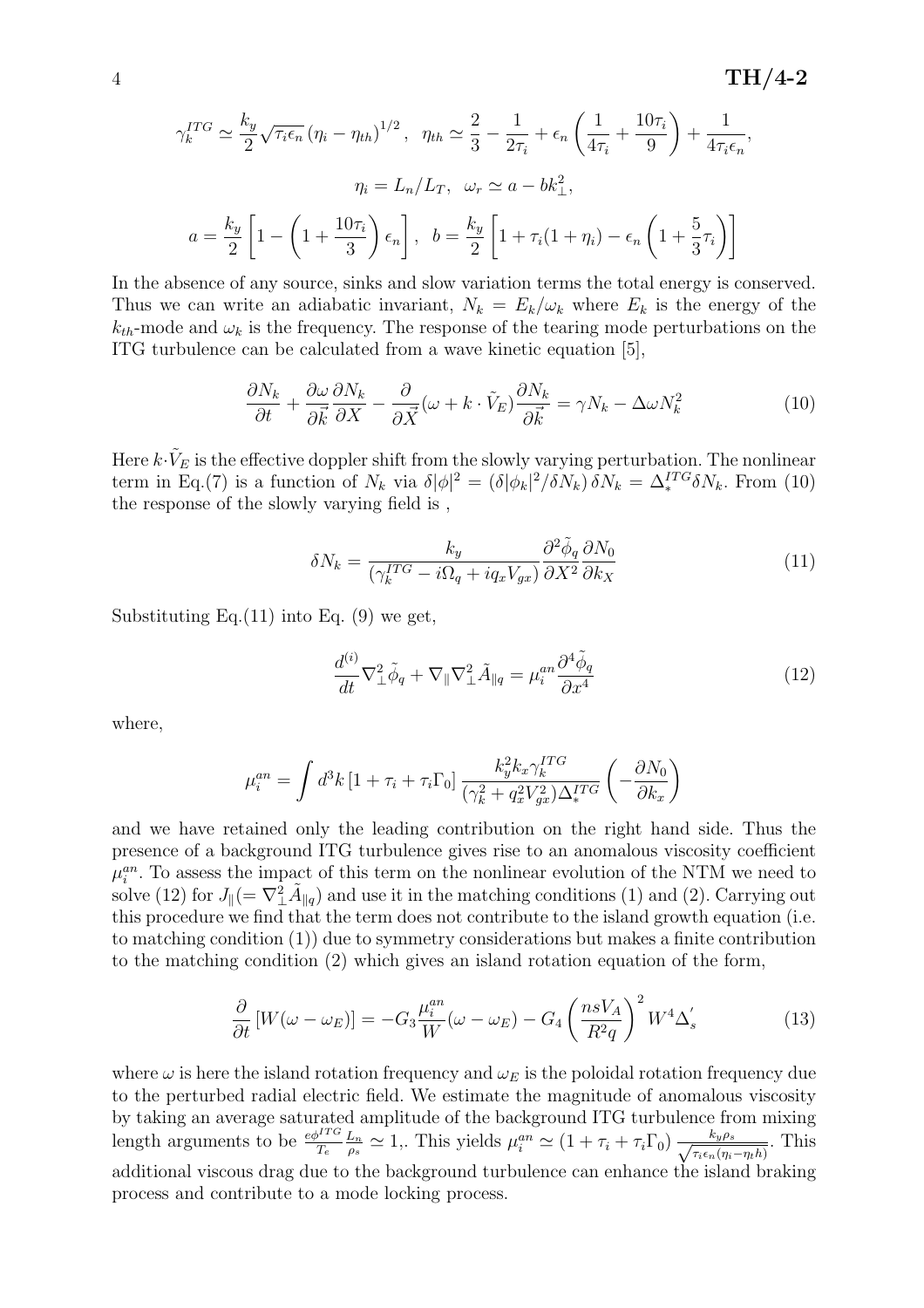### 2.2. NTM in an ETG Turbulence

We next investigate the nonlinear evolution of a NTM in a background of ETG mode turbulence. The equations for the slow, long scale NTM are once again the vorticity and parallel electron momentum equations. When averaged over fast time and space scales, these equations become:

$$
\frac{d^{(i)}}{dt}\nabla_{\perp}^{2}\tilde{\phi}_{q} + \nabla_{\parallel}\nabla_{\perp}^{2}\tilde{A}_{\parallel q} = -\left\langle \left[\phi_{k}^{ETG}, \nabla_{\perp}^{2}\phi_{k}^{ETG}\right] \right\rangle + \frac{\beta}{2}\left\langle \left[A_{\parallel k}^{ETG}, \vec{\nabla}_{\perp}^{2}A_{\parallel k}^{ETG}\right] \right\rangle \tag{14}
$$

$$
\frac{\beta}{2} \frac{d^{(e)}}{dt} \tilde{A}_{\parallel q} - \frac{m_e}{m_i} \frac{\partial}{\partial t} \nabla_{\perp}^2 \tilde{A}_{\parallel q} + \nabla_{\parallel} \left( \tilde{\phi}_q - \tilde{p}_{iq} \right) - \hat{\eta} \nabla_{\perp}^2 \tilde{A}_{\parallel q} - \hat{\eta} J_b =
$$
\n
$$
\frac{\rho_e}{\rho_s} \frac{\beta}{2} \left\langle \left[ A_{\parallel k}^{ETG}, \left( \phi_k^{ETG} - p_k^{ETG} \right) \right] \right\rangle + \frac{\rho_e}{\rho_s} \left\langle \left[ \phi_k^{ETG}, \nabla_{\perp}^2 A_{\parallel k}^{ETG} \right] \right\rangle \tag{15}
$$

where  $\frac{d^{(e)}}{dt} = \left(\frac{\partial}{\partial t} + \alpha_e \frac{\partial}{\partial y}\right)$ . In the above equations space, time and perturbed fields associated with the NTM mode are normalized as in the previous section whereas the nonlinear terms arising from the coupling between the NTM and the ETG modes [6] are normalized as,

$$
k_{\perp}^{ETG} \to k_{\perp}^{ETG} \rho_e, \quad \tilde{\phi}_k^{ETG} \to \frac{e \delta \phi}{T_e} \frac{L_n}{\rho_e}, \quad t \to t' L_n / c_s,
$$

$$
\omega \to \omega L_n / c_e, \quad A_{\parallel k}^{ETG} \to \frac{e \delta A_{\parallel}}{T_e} \frac{c_e}{c} \frac{L_n}{\rho_e} \frac{2}{\beta}, \quad \nabla_{\parallel} \to L_n \nabla_{\parallel},
$$

where  $\rho_e$  and  $c_e$  are the Larmor radius and thermal velocity of the electrons respectively and  $\alpha_e = 1 + \eta_e$ . Note that in contrast to the ITG case, nonlinear interaction terms appear in the Ohm's law as well due to finite electron inertia effects and can thereby impact the NTM dynamics in a significant way. We can estimate the nonlinear contributions once again through the quasilinear approach as described in the previous section. Before doing that we list below the linear relation between the various fields of the ETG mode [6],

$$
\tilde{A}_{\parallel k}^{ETG} = k_{\parallel} \frac{\left[\omega - \frac{10}{3} \epsilon_n k_y - (1 + \eta_e) - \frac{5}{3} (1 - \tau) k_y\right]}{\left[\frac{\beta}{2} \left\{\omega - (1 + \eta_e) k_y\right\} + k_y^2 \omega\right] \left[\omega - \frac{10}{3} \epsilon_n k_y\right]} \tilde{\phi}_k^{ETG} \equiv R_A \tilde{\phi}_k^{ETG}
$$
\n
$$
\tilde{p}_k^{ETG} \approx \frac{\left[1 + \eta_e - \frac{5}{3} \epsilon_n (1 - \tau)\right] k_y}{\omega - \frac{10}{3} \epsilon_n k_y} \equiv R_p \phi_k^{ETG}
$$

The real frequency and the linear growth rate of the ETG mode are,

$$
\omega_{r0} \approx \frac{k_y}{2(\tau_e + k_\perp^2)} \left[ 1 - \epsilon_n (1 + \frac{10}{3} \tau_e) \right]
$$

$$
\gamma_0^{ETG} \approx \frac{k_y}{(1 + k_\perp^2)} \sqrt{\epsilon_n \tau_e (\eta_e - \eta_{th})};
$$

$$
\eta_{th} = \frac{2}{3} - \frac{1}{2\tau_e} + \frac{1}{4\epsilon_n \tau_e} + \epsilon_n \left( \frac{1}{4\tau_e} + \frac{10}{9\tau_e} \right)
$$

Including the parallel electron motion perturbatively results in a shift of the real frequency and a stabilizing effect on the growth rate. For  $\beta$  < 1, the magnitude of the frequency shift and the stabilizing contribution due to parallel motion are

$$
\omega_1 = \frac{k_y k_{\parallel}^2}{\omega_{r0}^2 + r_o^2} \left( \eta_e - \frac{2}{3} + \frac{10}{3} \epsilon_n \right)
$$
 (16)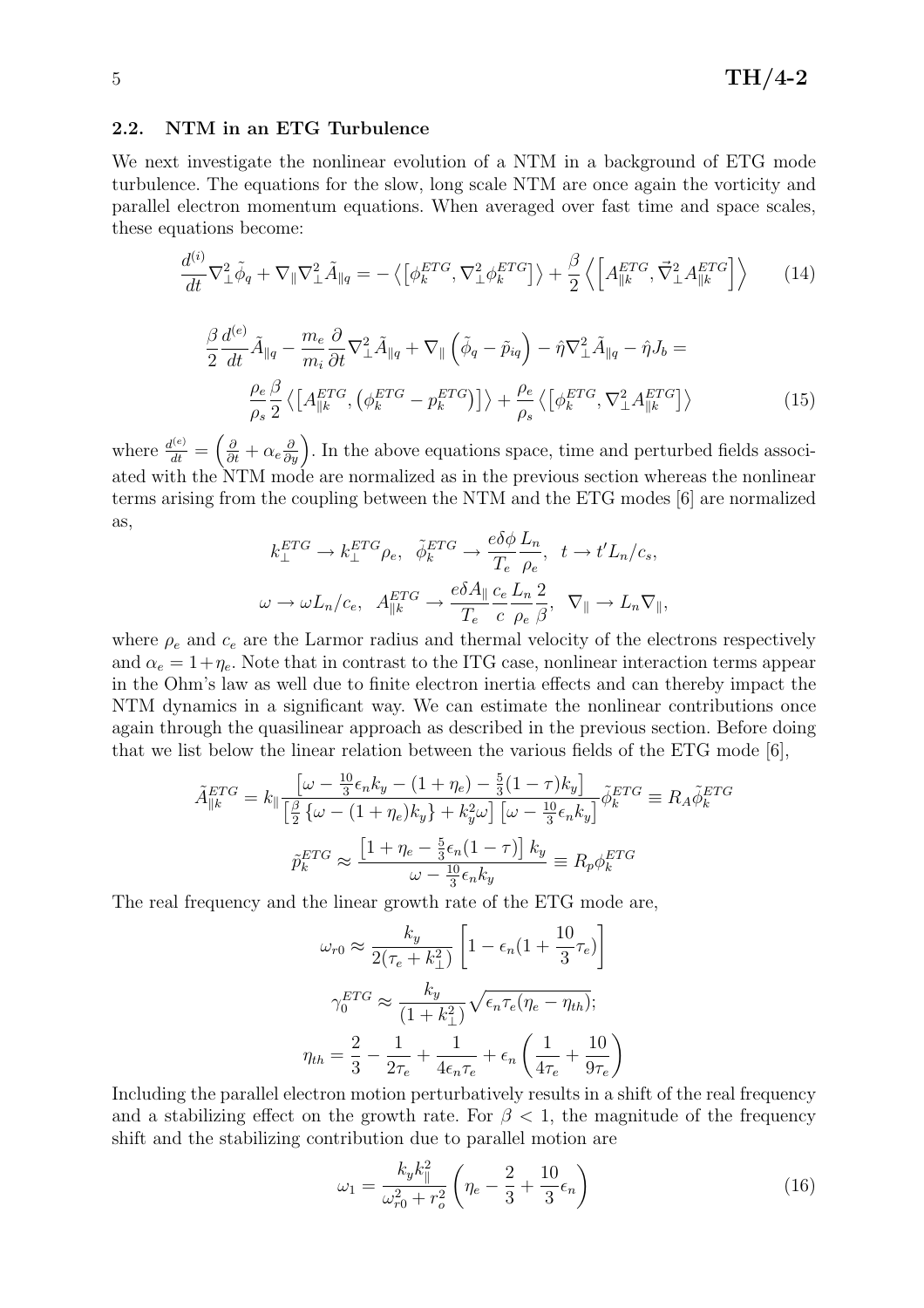# 6 TH $/4$ -2

$$
\gamma_1 = -\frac{k_{\parallel}^2}{2\gamma_0} \left[ \frac{8}{3} - \frac{k_y \omega_{r0}}{\omega_{r0}^2 + r_0^2} \left( \eta_e - \frac{2}{3} + \frac{10}{3} \epsilon_n \right) \right]
$$
(17)

Using these linear responses, the nonlinear terms in Eqns.  $(14) - (15)$  can be expessed in terms of  $|\tilde{\phi}_k^{ETG}|^2$ . In the limit  $q_x > q_y$  and  $\beta/2 > \frac{m_e}{m_i}$  $\frac{m_e}{m_i} \rho_s^2 k_\perp^2$ . Eqns. (14)-(15) can be rewritten as,

$$
\left(\frac{\partial}{\partial t} + \alpha_i \frac{\partial}{\partial y}\right) \nabla_x^2 \tilde{\phi}_q + \nabla_{\parallel} \nabla_x^2 \tilde{A}_{\parallel q} = \frac{\rho_e^2}{\rho_s^2} \nabla_x^2 \int d^3k k_x k_y \left(1 - \frac{\beta}{2} |R_A|^2\right) |\tilde{\phi}_k^{ETG}|^2 \tag{18}
$$

$$
\frac{\beta}{2} \frac{d^{(e)}}{dt} \tilde{A}_{\parallel q} - \hat{\eta} \nabla_{\perp}^2 \tilde{A}_{\parallel q} + \nabla_{\parallel} (\tilde{\phi}_q - \tilde{p}_q) - \hat{\eta} J_b = -\frac{\rho_e^2}{\rho_s^2} \nabla_x^2 \int d^3k k_x k_y R_A^R |\tilde{\phi}_k^{ETG}|^2
$$

$$
+ \frac{\rho_e}{\rho_s} \nabla_x \int d^3k k_{\perp}^2 k_y R_A^I |\tilde{\phi}_k^{ETG}|^2 + \frac{\rho_e}{\rho_s} \frac{\beta}{2} \nabla_x \int d^3k k_y \left[ 1 - R_p^R \left\{ 1 - \frac{R_p^I R_A^R}{R_p^R R_A^I} \right\} \right] R_A^I |\tilde{\phi}_k^{ETG}|^2 (19)
$$

The action density  $N_k \propto |\phi_k^{ETG}|^2$  is the adiabatic invariant that couples to the slow NTM via the wave kinetic equation (WKE). The real frequency and growth rate expressions in the WKE are modified by the presence of the slow mode. The effective shift of real and imaginary frequencies from the slowly varying field can be written as

$$
\delta\omega_1 = \vec{k}_{\perp} \cdot \left[ z \times \vec{\nabla}\tilde{\phi}_q - \frac{\beta}{2} v_{g\parallel}\hat{z} \times \vec{\nabla}\tilde{A}_{\parallel q} \right]
$$
 (20)

$$
\delta \gamma_1 = -\frac{\beta}{2} \left( \frac{\partial \gamma_k^{ETG}}{\partial k_z} \right) \vec{k}_{\perp} \cdot \hat{z} \times \vec{\nabla} \tilde{A}_{\parallel q} \tag{21}
$$

Here  $V_{g||} = \partial \omega_1/\partial k_{\parallel}$  and  $\partial \gamma_{k1}^{ETG}/\partial k_{\parallel}$  can be calculated from Eq.(16) and (17) and  $\tilde{A}_{\parallel q}$ , the slow perturbation results from the modulation of frequency and growth rate of ETG via  $k_{\parallel}$  modulation, where  $\delta k_{\parallel} \to \vec{z} \times \vec{\nabla} \tilde{A}_{\parallel q}/B$ . The linearized wave kinetic equation can now be written as

$$
\frac{\partial}{\partial t}\delta N_q + V_g \cdot \nabla \delta N_q - k_y \nabla_x^2 \left( \tilde{\phi}_q - \frac{\beta}{2} V_{g\parallel} \tilde{A}_{\parallel q} \right) \frac{\partial N_0}{\partial k_x} \simeq -\gamma_k \delta N_k - \frac{\beta}{2} \frac{\partial \gamma_{k1}}{\partial k_{\parallel}} k_y \nabla_x \tilde{A}_{\parallel q} N_0 \tag{22}
$$

and which can be solved to give,

$$
\delta N_q = k_y \nabla_x^2 \left( \tilde{\phi}_q - \frac{\beta}{2} v_{g\parallel} \tilde{A}_{\parallel q} \right) \frac{\partial N_0}{\partial k_x} R(q v_{gx}) - k_y \frac{\beta}{2} \frac{\partial \gamma_{k1}}{\partial k_{\parallel}} \nabla_x \tilde{A}_{\parallel q} N_0 R(q_x v_{gx}) \tag{23}
$$

where  $R(qv_{gx}) = (\gamma_k + iq_xv_{gx} + \gamma_q)^{-1}$ . Substituting (23) into Eqs. (18) and (19), the governing equations for the NTM then take the form:

$$
\frac{d^{(i)}}{dt}\nabla_x^2 \tilde{\phi}_q + \nabla_{\parallel} \nabla_x^2 \tilde{A}_{\parallel q} = -\mu_{e\perp} \nabla_x^4 \tilde{\phi}_q \tag{24}
$$

$$
\frac{\beta}{2} \frac{d^{(e)}}{dt} \tilde{A}_{\parallel q} - \hat{\eta} \nabla_{\perp}^2 \tilde{A}_{\parallel q} + \nabla_{\parallel} \tilde{\phi}_q + \hat{\eta} J_b = -\mu_{\parallel}^{an} \nabla_x^4 \tilde{A}_{\parallel q} + \mu_B^{an} \nabla_x^2 \tilde{A}_{\parallel q} \tag{25}
$$

where

$$
\mu_{e\perp} = \left[\frac{\rho_e^2}{\rho_s^2} \int d^3k k_y^2 k_x \left(1 - \frac{\beta}{2} |R_A|^2\right) Re(q_x v_{gx}) \left(-\frac{\partial N_0}{\partial k_x}\right)\right]
$$

$$
\mu_{\parallel}^{an} = \left[\frac{\beta}{2} \frac{\rho_e^2}{\rho_s^2} \int d^3k k_y^2 k_x R_A^I v_{g\parallel} \left(-\frac{\partial N_0}{\partial k_x}\right) R(q v_{gx})\right]
$$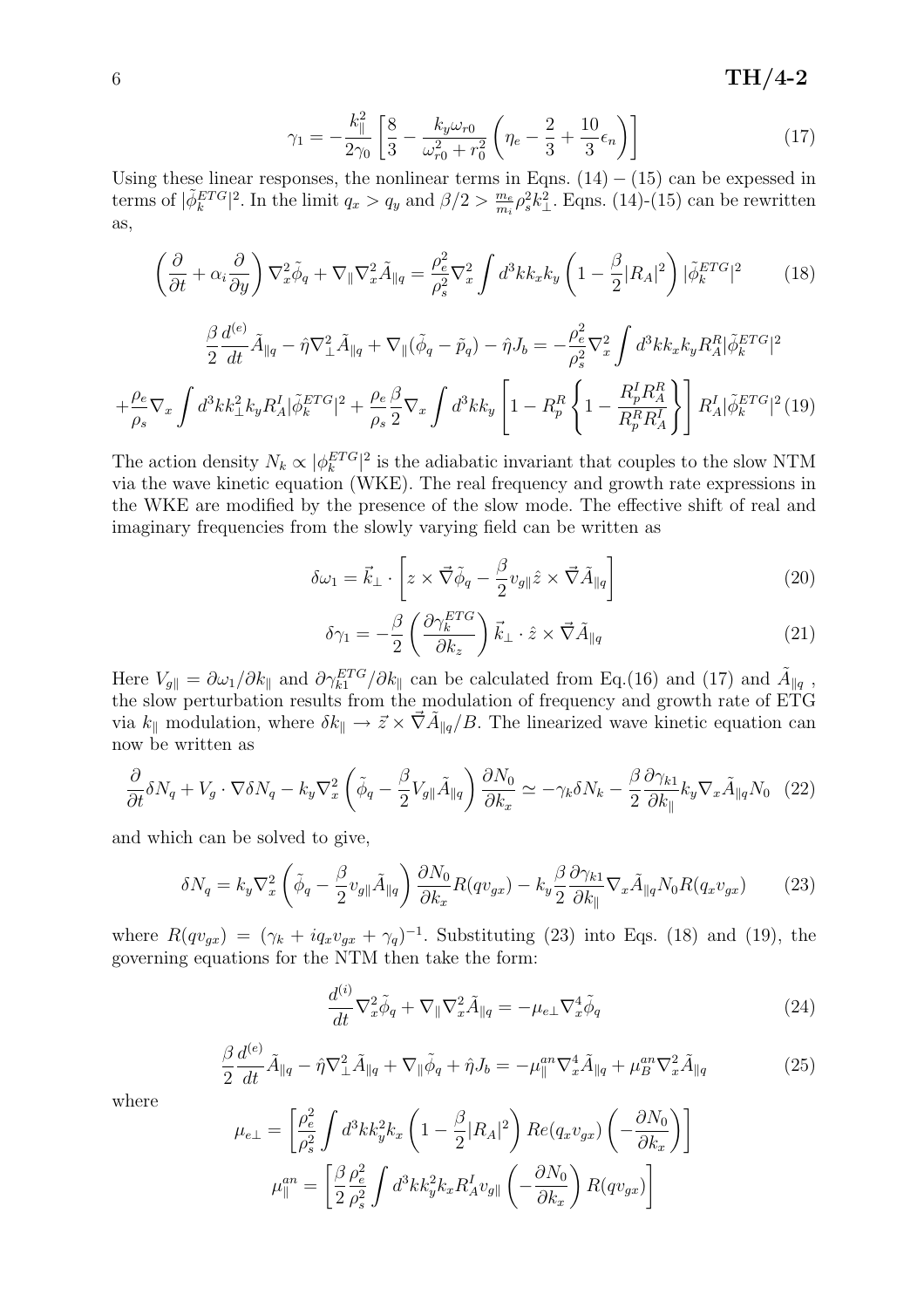$7 \text{ TH}/4\text{-}2$ 

$$
\mu_B^{an} = \left[ \frac{\beta}{2} \frac{\rho_e}{\rho_s} \int d^3k k_y^2 \left( -\frac{\partial \gamma_{k1}}{\partial k_{\parallel}} \right) \left\{ k_{\perp}^2 + \left( 1 - R_p^R \left\{ 1 - \frac{R_p^I R_A^R}{R_p^R R_A^I} \right\} \right) \right\} \times R_A^I R(q_x v_{gx}) N_0 \right]
$$

Here  $\mu_{\parallel}^{an}, \mu_B^{an} > 0$  represent anomalous current diffusivity and resistivity arising from the ETG turbulence effects. A standard Rutherford analysis of the coupled equations (24) and (25) leads to a modified island evolution equation of the form,

$$
G_5 \frac{W^2}{W^2 + W_{an}^2} \frac{\partial W}{\partial t} = D_R^{an} \left[ \frac{\Delta_c'}{4} + G_6 \frac{\sqrt{\epsilon} \beta_\theta \frac{L_q}{L_p}}{W} \frac{W^2}{W^2 + W_{an}^2} \right]
$$
(26)

where  $G_5, G_6$  are constants,  $D_R^{an} = D_R + \mu_B^{an} c^2 / 4\pi$  and  $W_{an}$  is proportional to  $\mu_{\parallel}^{an}/\hat{\eta}$ . Thus we find that the anomalous current diffusivity arising from ETG turbulence gives rise to an effect that is similar to perpendicular thermal conductivity and defines a new threshold for the onset of the NTM instability [7, 8]. The effect is most pronounced at small island widths. The  $\mu_B^{an}$  contribution acts like an anomalous resistivity effect and adds to the classical resistivity term. It can therefore influence both the linear as well as the nonlinear growth rate of the island.

#### 3. Sheared flow effects on the resistive internal kink mode

In this section we briefly report on our preliminary investigation of the effect of a sheared toroidal flow on the linear and nonlinear characteristics of the resistive internal kink mode. The overall objective is to assess the impact of such a flow on the excitation and size of the "seed" island that acts as a trigger for the NTM. Many experimental observations have seen a strong correlation between a large sawteeth crash and the emergence of a seed island with the subsequent development of an NTM instability. Since the internal resistive kink instability is intimately involved in the sawtooth phenomenon we focus our attention on the evolution of such an instability in the presence of flow. Our study is primarily numerical and is based on the solution of a set of generalized reduced MHD equations that have been used in the past for NTM studies [9]. A fully toroidal three dimensional code called NEAR is employed for this purpose. After generating an appropriate equilibrium with flow in another independent code called TOQ [10], the time evolution of an  $m = 1$  internal kink mode is studied in NEAR for this equilibrium. The initial  $q$  profile is chosen such that  $q(0)$  < 1 so that the internal kink mode is unstable. The effect of both differential flow and flow shear are studied by choosing different toroidal flow profiles. Our preliminary results are displayed in Fig. 1. For both differential as well as shear flow profiles [9] we find that the linear growth of the kink mode is reduced as a function of the flow magnitude. However as the mode evolves nonlinearly and eventually saturates the presence of flow tends to increase the saturated island width. More detailed parametric studies including the effect of varying the resistivity and viscosity are currently in progress for a better understanding of the nonlinear dynamics.

#### 4. Summary and Discussion

To summarize, we have carried out a model calculation to assess the effect of a background microturbulence of ITG or ETG modes on the linear and nonlinear characteristics of a single helicity neoclassical tearing mode. A quasilinear self-consistent analysis shows the generation of anomalous viscosity terms in the case of ITG turbulence which can cause an enhanced slowing down of the rotation of the mode. A background of ETG turbulence can